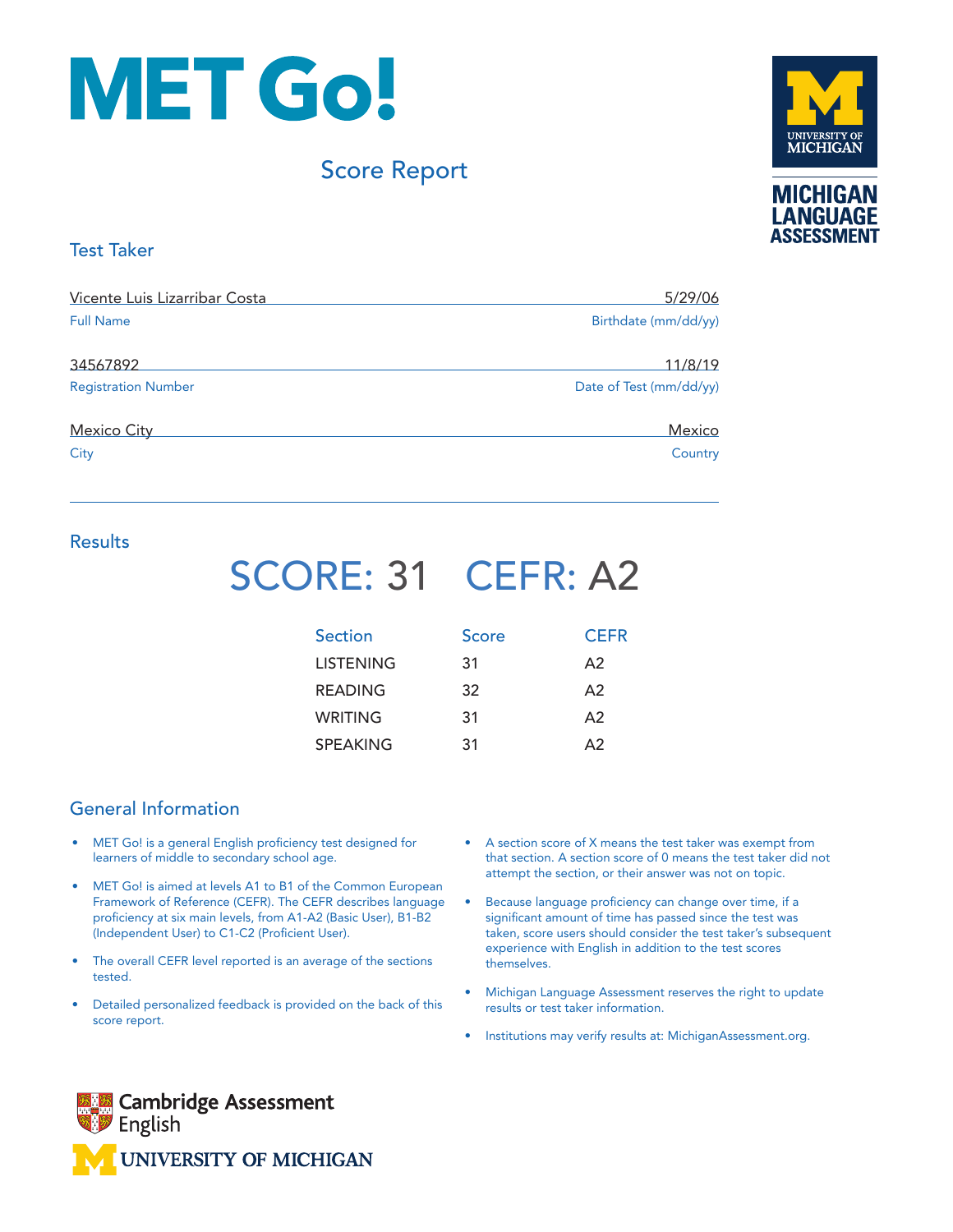# **MET Go!**

# Continue Your English Language Learning

We looked carefully at your answers on the test so we can tell you more about your English. Below is information about what you are good at, what to improve, and things you can do next. Keep learning!



### About Your English Things To Do

You can understand conversations and talks about everyday things well. You can understand main points as well as details. You know enough English words and grammar to follow simple talks and conversations. However, work on listening for how speakers feel about the topic and the reason they're talking, too.



You can understand some of the details in short, simple readings, and sometimes find the main idea or purpose, too. Sometimes you know how sentences connect to each other as well. You know some basic English words, and they sometimes help you understand the things you read. Your grammar knowledge also helps you to understand simple sentences and some longer ones.



You can describe familiar places and things in detail. However, try to connect your ideas when you talk about what people do. When you talk about a personal experience, you include a lot of interesting information. You're also able to explain why you believe something, but make sure you say clearly what your opinion is. You sometimes try to use more advanced grammar and longer words, too. Keep it up! Finally, your message is usually clear when you talk.



You can tell a story when you write. Next, try writing about your personal experiences and opinions. Also, you could add more details to your writing to make it more interesting. To help readers follow your writing, try using more connecting words. Grammar and vocabulary mistakes sometimes make your writing hard to understand.

Watch reviews of movies or products you like. What is the reviewer's opinion? How do you know?

Read an English website about your favorite actor, athlete, or musician. Use a dictionary to help you understand new words. Tell a classmate or family member about what you learned.

Try going to a store with a friend or family member. Find a product that you like or don't like. Use English to explain why.

Read some pages from an English story. Look for words like "and," "then," "but," and "because." Now, write in English about the things you did today. Can you use one of those words in every sentence?

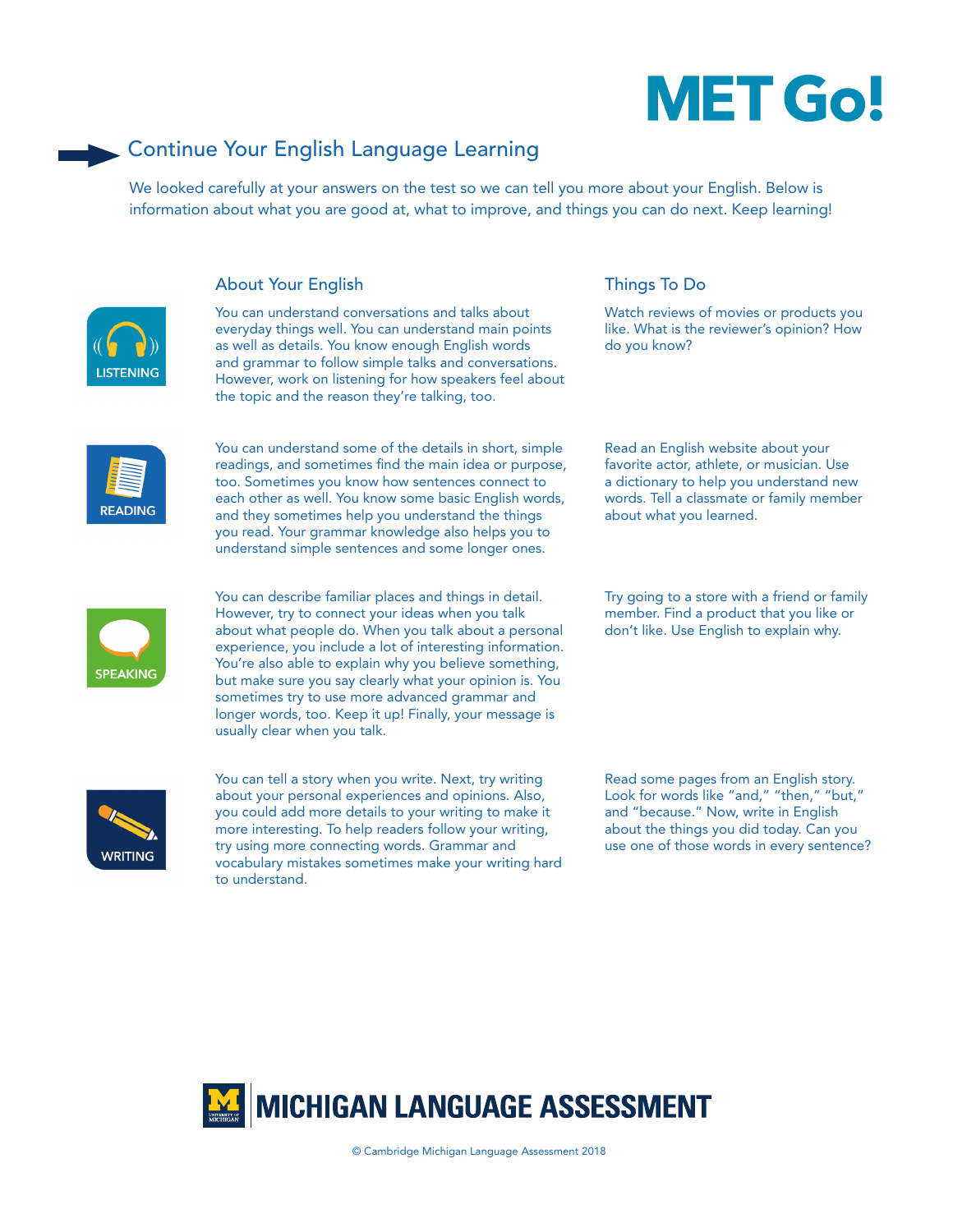

# Score Report



## Test Taker

| Gloria Rodriguez           | 12/4/05                 |
|----------------------------|-------------------------|
| <b>Full Name</b>           | Birthdate (mm/dd/yy)    |
| 98765432                   | 11/8/19                 |
| <b>Registration Number</b> | Date of Test (mm/dd/yy) |
| Rosario                    | Argentina               |
| City                       | Country                 |

# **Results**

# SCORE: 33 CEFR: A2

| <b>Section</b>   | Score | <b>CEFR</b> |
|------------------|-------|-------------|
| <b>LISTENING</b> | 33    | A2          |
| <b>READING</b>   | 35    | A2          |
| WRITING          | 34    | A2          |
| <b>SPEAKING</b>  | 31    | $\Delta$ 2  |

# General Information

- MET Go! is a general English proficiency test designed for learners of middle to secondary school age.
- MET Go! is aimed at levels A1 to B1 of the Common European Framework of Reference (CEFR). The CEFR describes language proficiency at six main levels, from A1-A2 (Basic User), B1-B2 (Independent User) to C1-C2 (Proficient User).
- The overall CEFR level reported is an average of the sections tested.
- Detailed personalized feedback is provided on the back of this score report.
- A section score of X means the test taker was exempt from that section. A section score of 0 means the test taker did not attempt the section, or their answer was not on topic.
- Because language proficiency can change over time, if a significant amount of time has passed since the test was taken, score users should consider the test taker's subsequent experience with English in addition to the test scores themselves.
- Michigan Language Assessment reserves the right to update results or test taker information.
- Institutions may verify results at: MichiganAssessment.org.